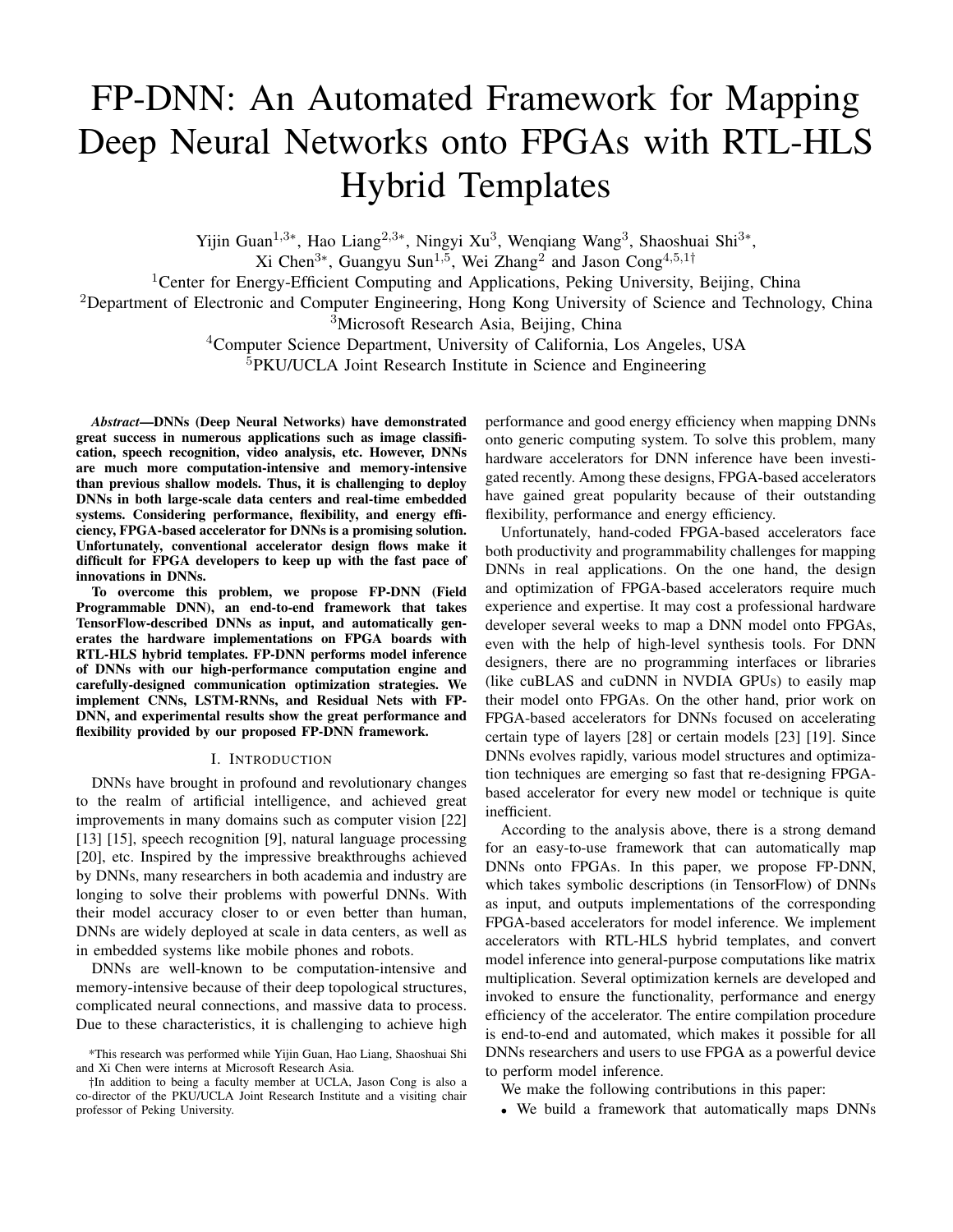onto FPGAs for model inference. Compared with previous accelerating work, this automated framework can save design time significantly.

- We divide the operations involved in model inference into computation-intensive part and layer-specific part. We implement high-performance matrix multiplication kernel for the computation-intensive part, and carefully optimize communication bandwidth for the layer-specific part. FP-DNN automatically generates the hardware implementation with RTL-HLS hybrid templates.
- Our framework can support almost all types of DNNs, and we implement several DNNs (CNNs, LSTM-RNNs, and Residual Nets) as case studies. FPGA-based accelerators generated by this framework can achieve good performance and energy efficiency. To the best of our knowledge, this is the first literature to implement ResNet-152 on FPGA. Such a design has demonstrated flexibility, scalability and productivity of our FP-DNN framework.

The rest of this paper is organized as follows: Section II reviews some related work on DNNs and FPGA-based automated frameworks. Section III describes the architecture of our proposed FP-DNN framework. Then, the hardware implementation details are provided in Section IV. In Section V, we show the experimental setup and results of our case studies. At last, Section VI concludes this paper.

#### II. RELATED WORK

# *A. Deep Neural Networks*

DNNs have evolved into a big community, and many interesting and powerful models have been proposed. They have achieved great success in computer vision, speech recognition, scene analysis, etc. Typically, DNNs can be divided into several categories. By topological structure, we can divide these models into Artificial Neural Networks, Recurrent Neural Networks, Residual Nets, etc. All these models are comprised of several neural layers, so by type of layers, there are convolutional layers, LSTM layers, fully-connected layers, recurrent layers, pooling layers, activation layers, etc. A single DNN can choose any topological structure mentioned above, and it may includes several types of layers in its configuration. So this results in a huge design space of possible model structures.

Currently, many open-source frameworks have been released for DNN research: TensorFlow [5], Caffe [14], Theano [6], Torch [4], CNTK [3], etc. TensorFlow is one of the most popular DNN frameworks. It constructs DNNs in python/c++ front-end as a data flow graph with a operation library, and performs computation on the graph. TensorFlow support various types of DNNs (ANN/CNN/RNN/...) as well as other scientific computation. We appreciate the concepts of tensor and data flow graph in TensorFlow, and choose TensorFlow as the high-level descriptions for DNNs in FP-DNN.

# *B. FPGA-based Automated Frameworks*

Accelerating the inference phase of DNNs on FPGAs has been a hot research topic, and many automation tools or

frameworks have also been proposed. Among these designs, [16] [21] [27] and [25] are four representatives.

In [16], Mahajan et.al proposed TABLA, a template-based framework for accelerating statistical machine learning. They focus on accelerating the training phase by automatically generating the corresponding accelerators for stochastic gradient descent with Verilog-based templates. [21] proposed DNNWEAVER, a framework that automatically generates a synthesizable accelerator for a given (DNN, FPGA) pair. And they generates accelerators using hand-optimized design templates (RTL-based). In [27], Zhang et.al proposed Caffeine, a hardware/software co-designed library to accelerate convolutional neural networks on FPGAs. And they propose to accelerate convolutional layers and fully-connected layers with a uniformed representation. [25] proposed DeepBurning, an automation tool to generate FPGA-based accelerators for NN models. DeepBurning compiles DNNs described in a Caffe-like script and generates the corresponding RTL-level accelerator under user-specified constraints.

## III. FRAMEWORK

## *A. Overview*

The overall FP-DNN framework is shown in Figure 1. Model description, usually in the format of protobuf generated by TensorFlow, is fed into our *Symbolic Compiler*. The compiler generates C++ program and FPGA programming bitstream, which are executed by the *Host* and *Device* respectively for model inference. Inside the *Symbolic Compiler*, *Model Mapper* analyzes the model description, and extracts topological structure and operations of the target model. After optimizations and parameterization for the hardware implementation, *Model Mapper* outputs the hardware kernel schedule and kernel configuration to the code generators. *Software Generator* uses kernel schedule to generate the host code in C++. The host code is compiled by commercial C++ compiler to generate host programs. With kernel configuration, *Hardware Generator* generates the device codes by instantiating RTL-HLS hybrid templates. Commercial synthesis tools compile these hardware codes to get the programming file for final hardware implementation. The whole FP-DNN framework works in an "end-to-end" manner: from softwarebased model descriptions to FPGA-based model inference implementations. This procedure is all done automatically without any human intervention.

## *B. Model Mapper*

*Model Mapper* analyzes model description to map the model onto hardware platform, and it generates the schedule and configuration for hardware kernels. Figure 2 shows an example of the working flow of *Model Mapper*. Figure 2a shows the example python code snippet in TensorFlow describing a CNN model, which contains three convolution layers. The pooling and activation layers are omitted for simplicity. The corresponding *Data Flow Graph* generated and executed by TensorFlow is shown in Figure 2b, where computation and data are shown as operating nodes and tensors respectively.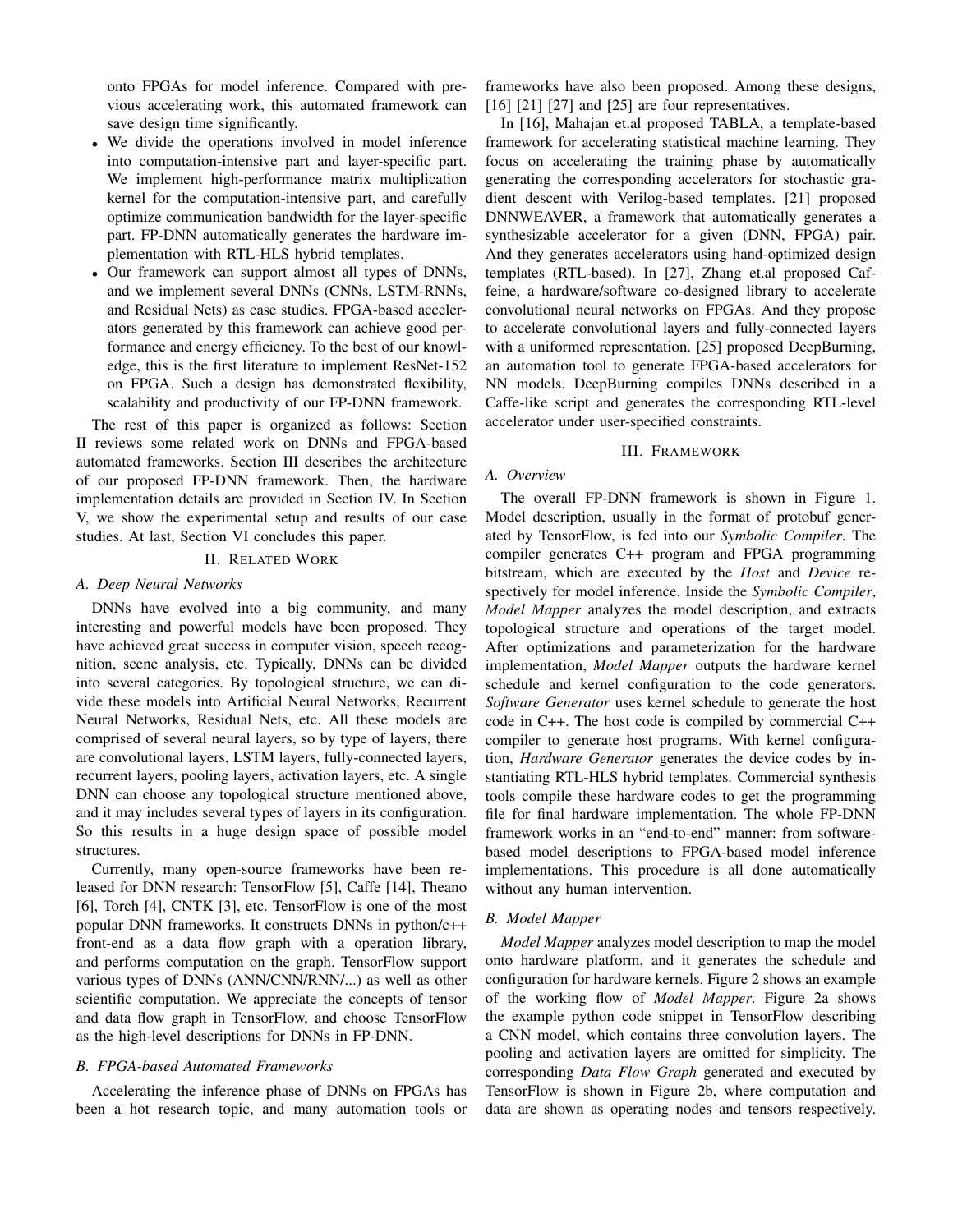

Fig. 2: Working Flow of Model Mapper



Fig. 1: FP-DNN Framework

The *Model Mapper* uses the model description to extract information about model structure and configurations of each layer. Although storing model parameters and intermediate results in on-chip BRAM can significantly improve performance, we do not have enough on-chip BRAMs on a single FPGA to store all of them for modern DNNs. As a result, we have to allocate data buffers in off-chip DDR memory for storing intermediate activations and model parameters. Then, *Model Mapper* generates an *Execution Graph* shown in Figure 2c, which shows ideally how the model inference is performed on hardware.

However, this *Execution Graph* can not be mapped onto FPGAs directly due to the limitation on computation resource and DRAM storage of modern FPGAs. So we propose to adapt resource reuse strategies to allocate hardware resources reasonably. To reuse computation resource, *Model Mapper* allocates only one hardware kernel, which will perform model inference layer by layer. Thus, in the example shown in Figure 2, only one convolution kernel is allocated. For storage resource reuse, *Model Mapper* allocates several physical buffers in DRAM as a memory pool, and we aim to minimize the number of physical buffers in final implementation. We formulate the data buffer reuse problem as a graph coloring problem.

During model inference, each data buffer has a range of time during which its contents must be kept intact. Thus, any two data buffers whose life spans intersect can not be placed in the same physical buffer. We construct an interval graph in which each vertex represents a data buffer. For any two data buffers whose life spans intersect, we connect their vertexes with an edge. We need to color this graph with minimum number of distinct colors so that no adjacent nodes are assigned the same color, which indicates that the data buffers with the same color can be assigned to the same physical buffer. The coloring problem for an interval graph can be solved optimally by leftedge algorithm in polynomial time. An algorithm description for applying left-edge algorithm in *Model Mapper* for physical buffer allocating is shown in Algorithm 1.

| <b>Algorithm 1:</b> Physical Buffer Allocating Algorithm               |  |  |  |  |  |
|------------------------------------------------------------------------|--|--|--|--|--|
| <b>Input:</b> Initial Data Buffer Graph $(G)$ , and Data Buffers $(V)$ |  |  |  |  |  |
| <b>Output:</b> Physical Buffer Allocations                             |  |  |  |  |  |
| Denote the left-edge and right-edge of the interval corresponding      |  |  |  |  |  |
| to data buffer $v_i$ 's life span as $l_i$ and $r_i$ respectively;     |  |  |  |  |  |
| Sort V in ascending order of left-edge to get $V'$ ;                   |  |  |  |  |  |
| $\#$ of physical buffers = 1;                                          |  |  |  |  |  |
| while not all v in $V'$ have been allocated do                         |  |  |  |  |  |
| $R=0$ :                                                                |  |  |  |  |  |
| while $\exists v_i$ in V' with $l_i > R$ do                            |  |  |  |  |  |
| $v_r$ = first v in V' with $l_r > R$ ;                                 |  |  |  |  |  |
| $R = r_{\tau}$                                                         |  |  |  |  |  |
| allocate $v_x$ with current physical buffer;                           |  |  |  |  |  |
| $ V' = V' - v_x;$                                                      |  |  |  |  |  |
| $\#$ of physical buffers $+= 1$ ;                                      |  |  |  |  |  |

With carefully designed resource allocation strategies, *Model Mapper* outputs the kernel schedule and kernel configuration, which are shown in Figure 2d. In this example, only one convolution kernel will be allocated for computation, and two physical buffers are allocated for intermediate data storing.

## *C. SW Generator and HW Generator*

*SW Generator* takes kernel schedule to generate the C++ codes for *Host*, which are in charge of kernel execution scheduling, model initializing, data buffer managing, etc. *SW Generator* instantiates a host code template with some key parameters extracted by *Model Mapper*, like the number of kernels, the number of physical buffers, kernel execution order, and so on. This host code is written in C++, and can be compiled by any commercial C++ compiler.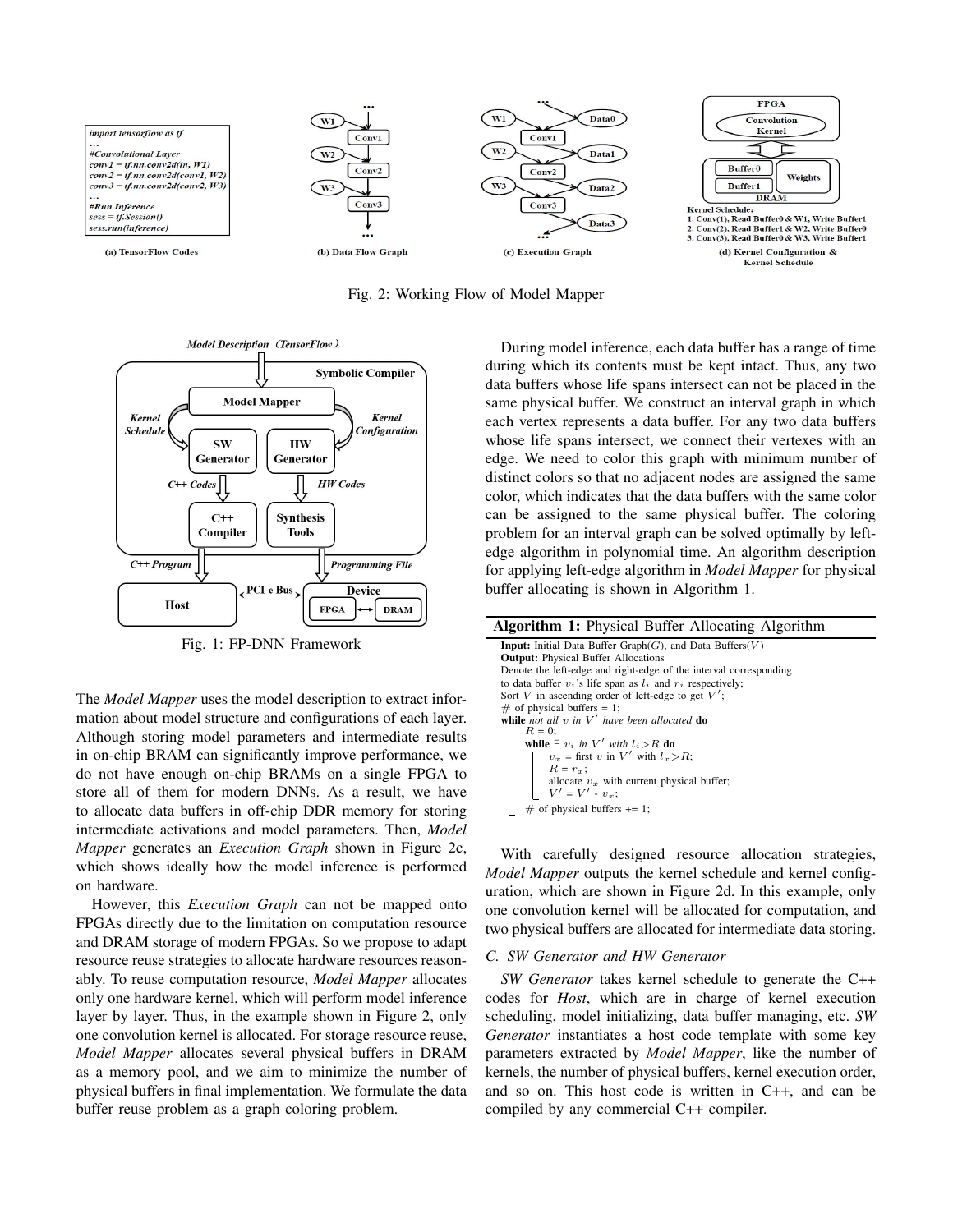*HW Generator* is in fact a library of RTL-HLS hybrid templates for various types of layers. We use RTL-HLS hybrid templates instead of pure RTL templates or pure HLS templates for the following reasons: Compared with HLS, RTL designs usually utilize resources more efficiently, but it is well-known that RTL design is quite hard and timeconsuming. HLS tools receive designs programmed in highlevel programming languages (C, C++, OpenCL, etc.), then compile them into FPGA programming files. HLS design has a better abstraction for external modules or interfaces (like off-chip DRAM), which makes it easier and faster to implement complex control logics. However, currently HLS designs cannot explore as much fine-grained optimization as those in RTL designs.

To fully utilize the advantages of both design approaches, we take an RTL-HLS hybrid approach for template design: we use RTL for designing a high-performance computation engine, and we use the OpenCL-based HLS framework to implement the control logics for the RTL part. With the kernel configuration generated by *Model Mapper*, *HW Generator* instantiates the corresponding optimized kernel template to generate the hardware codes for *Device*. The RTL part of these kernel templates are written in Verilog, and the HLS part is written in OpenCL-based HLS. The generated hardware codes can be compiled by commercial synthesis tools for FPGA implementation. The library of kernel templates can be further extended when new types of model layer emerge.

We focus on PCI-e based systems for its popularity in data center computing systems. Data communication between *Host* and *Device* are accomplished through a PCI-e slot, and this slot is also used to power on and program FPGA. Inside FPGA, hardware kernels are compiled and invoked by *Host* to perform computation.

## IV. IMPLEMENTATION

The great complexity and variability of DNN structures have brought big challenges to generating hardware for each of them individually. It is well-known that DNNs are always constructed by stacking layers. These layers share similar structure in the computation-intensive part, which can always be expressed as or converted into matrix multiplication. As a result, we divide the operations involved in each layer into computation-intensive part and layer-specific part, and implement the computing architecture shown in Figure 3 on FPGA board.

For the computation-intensive part, we use a layerindependent matrix multiplication kernel (*MM*) to perform the calculations. For the layer-specific part, we use a *Data Arranger* to perform data communication with DRAM directly, and it communicates with *MM* through on-chip channels. We store the model configuration file in DRAM. This configuration file includes information of model topological structure, layer specifications, etc. During model inference, *Data Arranger* accesses this configuration file, and parses it to schedule data accessing and kernel execution. In the following subsections, we will present computation-intensive part and



Fig. 3: Overall Architecture of Accelerator layer-specific part respectively, then we will introduce the communication optimizations in detail.

#### *A. Computation-Intensive Part*

Considering code efficiency and hardware performance, we implemented *MM* using Verilog. Accelerating matrix multiplication has been a classical problem in the FPGA society, and massive optimizations have been adopted. To better explore the data locality, and make the limited DRAM bandwidth of modern FPGA board match the computing power of *MM*, we take advantage of the tiling strategy to perform matrix multiplication. To insure the multiplication is correctly performed in a tiling manner, we pad zeros to input matrices if any dimension of them is not divisible by its tiling size.

*MM* takes in two tiles of input matrices, and performs the tiled multiplication vector by vector. All the input data are fed into multipliers simultaneously, then the intermediate results are summed up through a reduction tree to minimize the computing latency. Besides, we use double buffers for the input tiles, and these buffers operate in a ping-pong manner to overlap data communication with computation, which significantly improve the throughput of *MM*.

# *B. Layer-specific Part*

DNNs are constructed by many different types of layers, and the computation and data accessing pattern vary among these layers, so the strategies for converting them into matrix multiplication are also quite different. In the following subsections, we provide details about the operations performed in typical layers, what the computation-intensive part is, and how the *MM* kernel is reused.

*1) Convolutional Layers:* Convolutional layers are overwhelmingly popular in applications like image recognition, object detection, object classification, etc. Suppose we have  $N_{in}$  input channels and  $N_{out}$  output channels. The size of each convolution kernel is  $K \times K$ , and sliding stride is set to S. The computation during inference phase can be summarized as Equation 1 (bias adding is omitted for simplicity).

$$
out[x][y][z] = \sum_{i=1}^{N_{in}} \sum_{j=1}^{K} \sum_{k=1}^{K} (in[i][y \times S + j][z \times S + k] \times W[x][i][j][k]) \tag{1}
$$

To perform the computation in convolutional layers with the *MM* kernel, we need to convert the convolution operations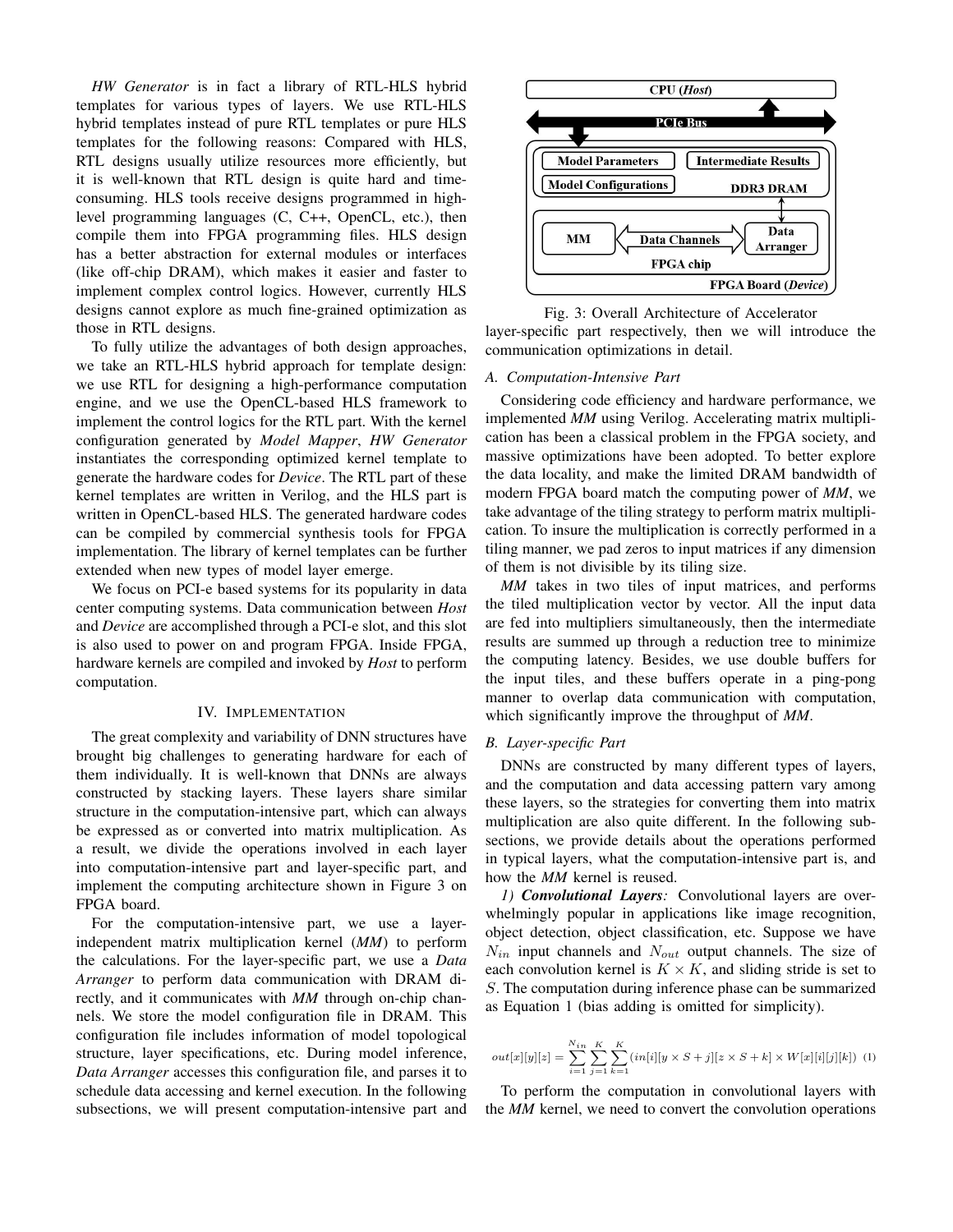into matrix multiplication. Firstly, we need to turn the input features from a 3-D array into a 2-D array that we can calculate as a matrix. To get a single feature in an output channel, we need to convolve a 3-D cube of input features (also known as a patch) with the corresponding convolution kernels. So we take each one of these input patches and flatten them into a single row of input matrix. This operation is known as *Im2col* (image to column), which is widely applied in prior CPU and GPU studies [7]. With the input features being in a matrix form, we can do similar conversions for convolution kernels by partitioning the corresponding 3-D cubes into a single column of kernel matrix. According to the rules of matrix multiplication, each output channel is serialized into a column of output matrix.

*2) LSTM Layers:* In recent years, Long Short-Term Memory (LSTM) has gained great success in Recurrent Neural Network (RNN) design. Numerous variants of LSTM structures have been proposed, while [10] finds that all these variants show little difference in model accuracy. In FP-DNN, we implement the LSTM cell used in [26], which is also supported in TensorFlow. The input of LSTM layer is the combination of input vector at current time-step  $(in<sub>t</sub>)$  and hidden layer vector at previous time-step  $(h_{t-1})$ . Then LSTM layer multiplies input with different weight matrices to get the output vectors of four gates: input gate  $(I_t)$ , forget gate  $(F_t)$ , output gate  $(O_t)$ , and cell gate  $(\tilde{C}_t)$ . Then these output vectors generate the final output vector of LSTM layer with the cell memory of previous time-step  $(C_{t-1})$  through element-wise operations (elementwise addition, multiplication, and activation). The computation performed in LSTM layers is generally shown in Equation 2 to Equation 6, where  $sig()$  represents sigmoid function.

$$
I_t[x] = sig(\sum_{i=1}^{N_{in}} in_t[i] \times W_{ini}[x][i] + \sum_{i=1}^{N_h} h_{t-1}[i] \times W_{hi}[x][i] + B_i[x]) \tag{2}
$$
  

$$
\frac{N_{in}}{N_{in}}
$$

$$
F_t[x] = sig(\sum_{i=1}^{N_{in}} in_t[i] \times W_{inf}[x][i] + \sum_{i=1}^{N_h} h_{t-1}[i] \times W_{hf}[x][i] + B_f[x]) \tag{3}
$$

$$
\tilde{C}_t[x] = \tanh(\sum_{i=1}^{N_{in}} in_t[i] \times W_{inc}[x][i] + \sum_{i=1}^{N_h} h_{t-1}[i] \times W_{hc}[x][i] + B_{\tilde{c}}[x]) \tag{4}
$$

$$
O_t[x] = sig(\sum_{i=1}^{N_{in}} in_t[i] \times W_{ino}[x][i] + \sum_{i=1}^{N_h} h_{t-1}[i] \times W_{ho}[x][i]] + B_o[x]) \tag{5}
$$

$$
h_t[x] = O_t[x] \times \tanh(F_t[x] \times C_{t-1}[x] + I_t[x] \times \tilde{C}_t[x]) \tag{6}
$$

From the equations above, we can see that the computationintensive part of LSTM layers is matrix to vector multiplication. Considering vector as a matrix(length at one dimension set to 1), we can map LSTM layer inference to *MM*.

*3) Fully-Connected Layers:* Fully-Connected layer outputs a vector  $(out)$  with input vector  $(in)$  and weight matrix  $(W)$ . Fully-connected layers are also widely deployed in ANNs and classifiers in DNNs. As a result, we design a uniform template for all these layers. The inference phase of fully-connected layers can be summarized as Equation 7. The computationintensive part is matrix to vector multiplication. Thus, we can re-use *MM* kernel to perform it.

$$
out[x] = \sum_{i=1}^{N_{in}} in[i] \times W[x][i] + B[x] \tag{7}
$$

*4) Other layers:* Recurrent layer inside simple RNNs (not using LSTM) is actually constructed by adding recurrent connection to fully-connected layer, so the computation-intensive part of both layers is the same. Thus, we can also map recurrent layers to *MM* as we do for fully-connected layers.

Activation layers are always element-wise functions applied to the features, and typical activation functions include  $tanh()$ ,  $sigmoid()$ ,  $ReLU()$ . Thus, before the layer outputs are offloaded to DRAM, we perform activation functions directly instead of mapping them to *MM*.

Pooling layers extract input features through a sliding window, and choose the average or maximum of this window as output. So there is little computation involved in pooling layers, and there is no need to map them to *MM*. Before outputs are offloaded to DRAM, pooling operations are adopted.

# *C. Communication Optimization*

Since our computation kernels need to communicate with off-chip DRAM for inputs and outputs, the achieved bandwidth is also an important factor to be considered in system design, especially in bandwidth-limited platforms like FPGAs. Previous studies [28] [27] showed that the effective DRAM bandwidth can be raised up by increasing the DRAM burst length. In our on-board test, discontinuous access to DRAM will results in limited burst length, which will degrade the achieved bandwidth to ∼1GB/s. While performing continuous access to DRAM will improve the achieved bandwidth to ∼8GB/s. To prevent I/O from becoming a serious bottleneck of the overall performance, we propose several methods to optimize effective DRAM bandwidth for different layers.

*1) Convolutional layers:* For communication optimizations in convolutional layers, we use Figure 4 as a simplified example to illustrate the problems and our solutions. In this example, we set the number of input channels as 8, and each channel has  $3\times3$  elements, so we get 72 input elements in total. The size of convolution kernel is  $2 \times 2$ , and the sliding stride is 1. According to the *Im2col* operations introduced in Section IV.B.1, we can convert the input features into an *Input Matrix*, and we divide this matrix into  $4 \times 2$  equal tiles. In Figure 4, we show three different layout schemes for comparison: *Im2col*, *Row-major* and *Channel-major*. For each scheme, we show its DRAM layout and DRAM accessing pattern for the first tile.

*Im2col*: As Figure 4a shows, we can store the entire *Input Matrix* on DRAM by flattening each tile, and insure continuous accessing. However, it is obvious that this scheme stores the whole *Input Matrix* (128 elements) in DRAM, which requires data duplication for adjacent sliding windows. The data duplication brings great overhead on memory footprint, which should be avoided. Besides, to offload the outputs of this convolutional layer as inputs for the following layers, extra operations for data reorganizing and duplication are needed.

*Row-major*: A straight-forward way to avoid data duplication is: for each channel of *Input Features*, we can store the elements in a row-major manner. We show this scheme in Figure 4b. So this scheme stores 72 elements in DRAM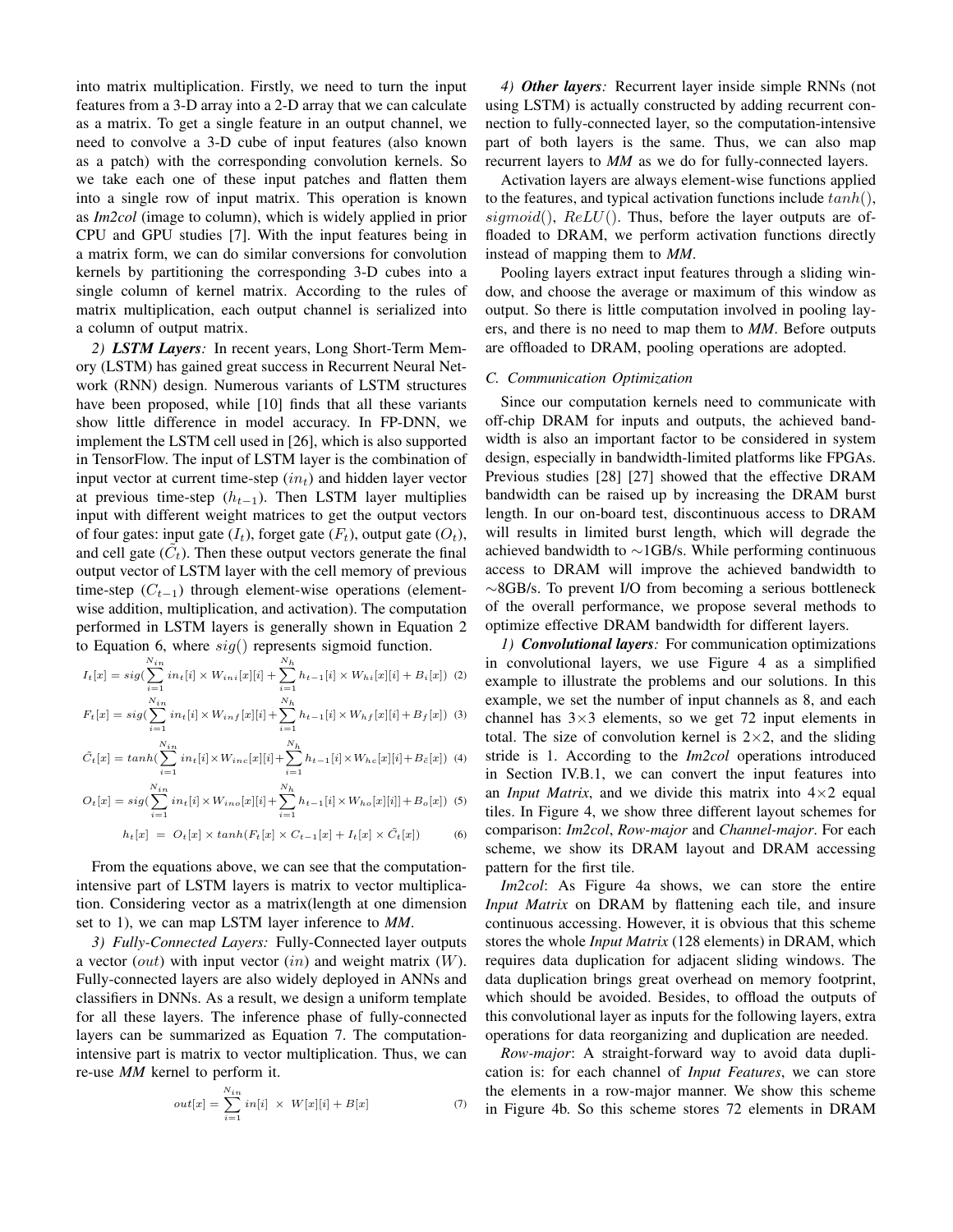

#### Fig. 4: Layout Optimization

in total, which means there is no data duplication. But we can find that it takes two DRAM bursts to fetch the first tile, which indicates discontinuous DRAM accessing. And this discontinuous accessing pattern will degrade the effective bandwidth. Similar to *Im2col*, offloading the outputs still requires extra operations.

*Channel-major*: Different from *Row-major*, *Channel-major* stores *Input Features* in a channel-major manner. Thus, *Input Matrix* needs to be reorganized correspondingly: each row (input patch) is also flattened in a channel-major manner. The contents of reorganized first tile is also shown in Figure 4c. So there are in total 72 elements stored in DRAM for *Input Features* without any data duplication. And DRAM is also accessed continuously for fetching input elements. Furthermore, in this scheme, the outputs are also generated in a channel-major manner, which indicates no extra operations for data reorganizing or duplication are needed.

With the comparison above, we choose to use the *Channelmajor* scheme to optimize communication of convolutional layers. Along with the *Channel-major* scheme, weight matrix also needs to be adjusted accordingly, but the overhead brought by this can be ignored since weights are pre-trained and these adjustments can be applied before model deployment.

*2) LSTM Layers & Fully-Conneted Layers:* According to the algorithm descriptions in Section IV.B.2 and Section IV.B.3, the computation-intensive part of LSTM layers and Fully-connected layers mainly includes matrix to vector multiplication. Unfortunately, the matrix to vector multiplication is inefficient in terms of data locality, because every weight element fetched from DRAM is used only once for a single inference. Thus, most of the inference time are spent on data communication. This indicates that performing model inference directly with *MM* kernel will bring much performance loss. To perform these computations with *MM* efficiently, we propose to batch input vectors together. In this batching way, every element of weight matrices is reused, and we actually convert matrix to vector multiplication into matrix multiplication, which can be efficiently accomplished by the *MM*.

*3) Other layers:* The computation-intensive part of recurrent layers is matrix to vector multiplication, which is the same as LSTM layers and fully-connected layers. So we apply similar batching scheme to optimize DRAM communication for them. Other layers like pooling layers and activation layers do not need much data communication with DRAM, so no communication optimization is applied.

# *D. Data Quantization*

Note that numerous prior works [11] [12] have shown that the accuracy of DNNs is robust enough with a decrease in data precision. Many previous works on accelerating DNN inference [23] [19] used fixed-point parameters in their designs for performance improving and resource saving, and this optimization is also called data quantization. So in our implementation, we support implementing fixed-point versions of the target model. Designers using our FP-DNN framework can specify the fixed-point precision by simply using the " *fixed point*" compilation option in our *Symbolic Compiler*. In practice, data quantization is done off-line, and the accuracy loss brought by data quantization should be estimated and tested by the users of FP-DNN in advance.

#### V. EVALUATION

## *A. Experimental setup*

In FP-DNN, *Symbolic Compiler* is written in C++ and OpenCL. The HLS code is synthesized by Altera OpenCL Offline Compiler (AOC) [1] (v16.0). HLS-synthesized RTL code is combined with hand-written RTL code and then fed to Quartus 16.0. The code running on the host is written in C++, and compiled with Visual Studio 2013.

For the FPGA platform, we use Catapult [18] system with Altera Stratix-V GSMD5 FPGAs integrated. We use the PikesPeak version of Catapult in our experiments, which has a 4GB DDR3 DRAM as the external memory. The FPGA logic clock frequency is at 150MHz, and the run-time power of the FPGA board is about 25W. This FPGA board is plugged into a PCI-e Gen2 x8 slot of a host computer.

For performance comparison, we use  $TensorFlow(r0.9)$  to run model inference on both CPU and GPU. We use a server that includes 2 processors for the CPU implementation, and each processor is a 8-core Xeon E5-2650v2@2.6GHz with a 40MB L3 cache, and the thermal design power (TDP) is 95W. The GPU is an NVIDIA GeForce GTX TITAN X, which has 3072 cuda cores and 12GB GDDR5 memory. The run-time power of it is about 250W. Both CPU- and GPUimplementations run with batch size set to 256.

#### *B. FPGA Resource Utilization*

The resource utilization of our *MM* implementations are shown in Table II. Among all the utilized resources, the Catapult Shell (responsible for peripheral interfaces and memory management) and matrix multiplication module are in Verilog,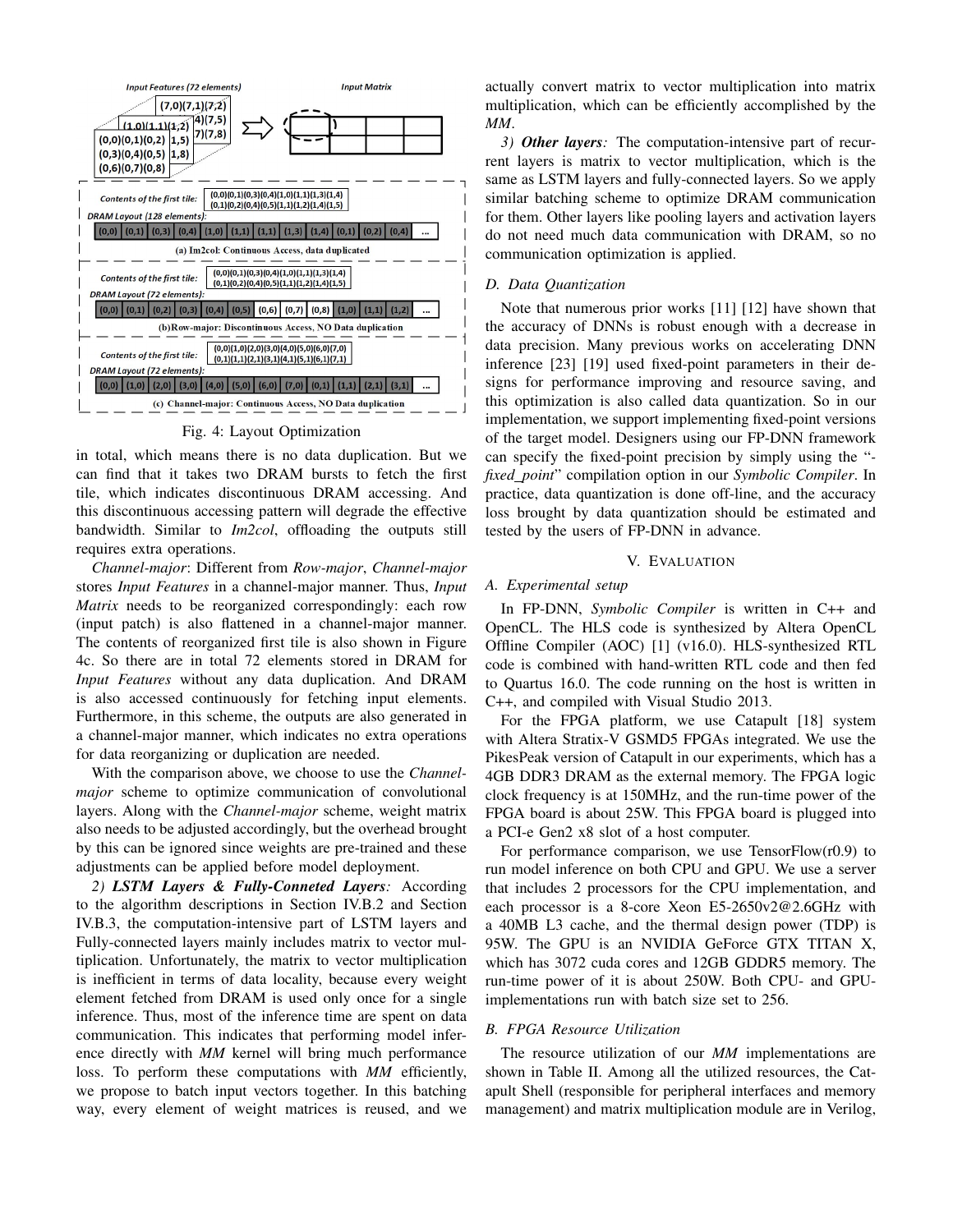TABLE I: CNN Performance Comparison with Prior Work

|                        | [23]           | [19]         | [27]          | Our Imp.        |
|------------------------|----------------|--------------|---------------|-----------------|
| FPGA chip              | Stratix-V GSD8 | Zyng XC7Z045 | Virtex-7 690T | Stratix-V GSMD5 |
| Frequency              | $120$ MHz      | $150$ MHz    | 150MHz        | 150 MHz         |
| Precision              | fixed $8-16$   | fixed $16$   | fixed $16$    | fixed $16$      |
| <b>DSP</b> Utilization | 727/1963       | 780/900      | 2833/3600     | 1036/1590       |
| Overall GOP/S          | 117.8          | 137.0        | 354.0         | 3644            |

TABLE II: Resource Utilization of MM

| Precision   | float $32$  | fixed16    |
|-------------|-------------|------------|
| Logic       | 164100(95%) | 42349(25%) |
| <b>BRAM</b> | 1343(67%)   | 919(46%)   |
| <b>DSP</b>  | 264(17%)    | 1036(65%)  |

and they take most of the resources. Our *Data Arranger* implemented in OpenCL is very efficient and only takes 2% Logic, 2% BRAM and almost negligible number (8) of DSPs.

# *C. MM Performance*

*MM* is the major build block of our FPGA-based model inference computation, so we compare the performance of our *MM* kernel with other state-of-the-art implementations first. We show the performance (in GOP/S, giga operations per second) of our implementations, Intel MKL [24] and Altera example design [2] for matrix multiplication in Figure 5. Our implementations and Altera example design run on the same FPGA board, and Intel MKL runs on the CPU where all 16 physical cores are fully occupied.

We first evaluate square matrix multiplication in Figure 5a. Among the three implementations on FPGA, our fixed16 implementation achieves the highest performance, and its advantage over the other two implementations accumulates when the matrix size grows. When compared with Intel MKL implementation, our fixed16 implementation runs faster when matrix is small, and MKL only perform better than our implementation when matrix size grows over 4096.

The observation is further confirmed by a wider space exploration of a square matrix to rectangle matrix multiplication in Figure 5b. MKL performs nicely when both matrices are large enough on dimensions, but if the rectangle matrix is very long or very wide, our implementation clearly outperforms MKL, which is usually the case for fully-connected layers and convolutional layers after *Im2col* operations. In another perspective, the MKL performance is achieved when all physical core are fully occupied, which could hinder other tasks from being executed in time.

#### *D. DNN Performance*

To show the performance of our FP-DNN framework on a complete model, we compare our CNN implementations with previous accelerators, as shown in Table I. We implement VGG-19 [22], which has 16 convolution layers, 3 fully connected layers and 5 max pooling layers. Since state-of-theart designs use fixed-point numbers in their implementations, we compare our fixed-point version with them for a fair comparison on performance and resource utilization. The works in [23], [19] and [27] all take the HLS approach (OpenCL-based in [23], C/C++-based in [19] and [27]) for FPGA design. [23]



(b) Square Matrix to Rectangle Matrix Multiplication

Fig. 5: MM Performance Comparison

use an existing matrix multiplication kernel (Altera example design) to perform convolution.[19] design customized convolution kernel for convolutional layers. [27] designed uniformed covolution kernel for both convolutional layers and fullyconnected layers. Different from them, our FP-DNN performs convolution with a generalized *MM* kernel, which is designed and optimized under certain hardware constraints. From Table I, we can conclude that the implementations generated by our FP-DNN framework achieve state-of-the-art performance even when compared with hand-coded accelerators which are optimized for certain models. Furthermore, we take the DSP utilization into consideration, and compare our design with the other implementations. It is obvious that our designs perform much better, and use hardware resource more efficiently.

# *E. Cross-Platform Comparison*

To show the great performance and energy efficiency provided by our FP-DNN framework, we compare our implementations with those on CPU and GPU in Table III. We use TensorFlow(r0.9) to run the CPU- and GPU- implementations. We implement several DNNs as benchmarks: VGG-19 [22]